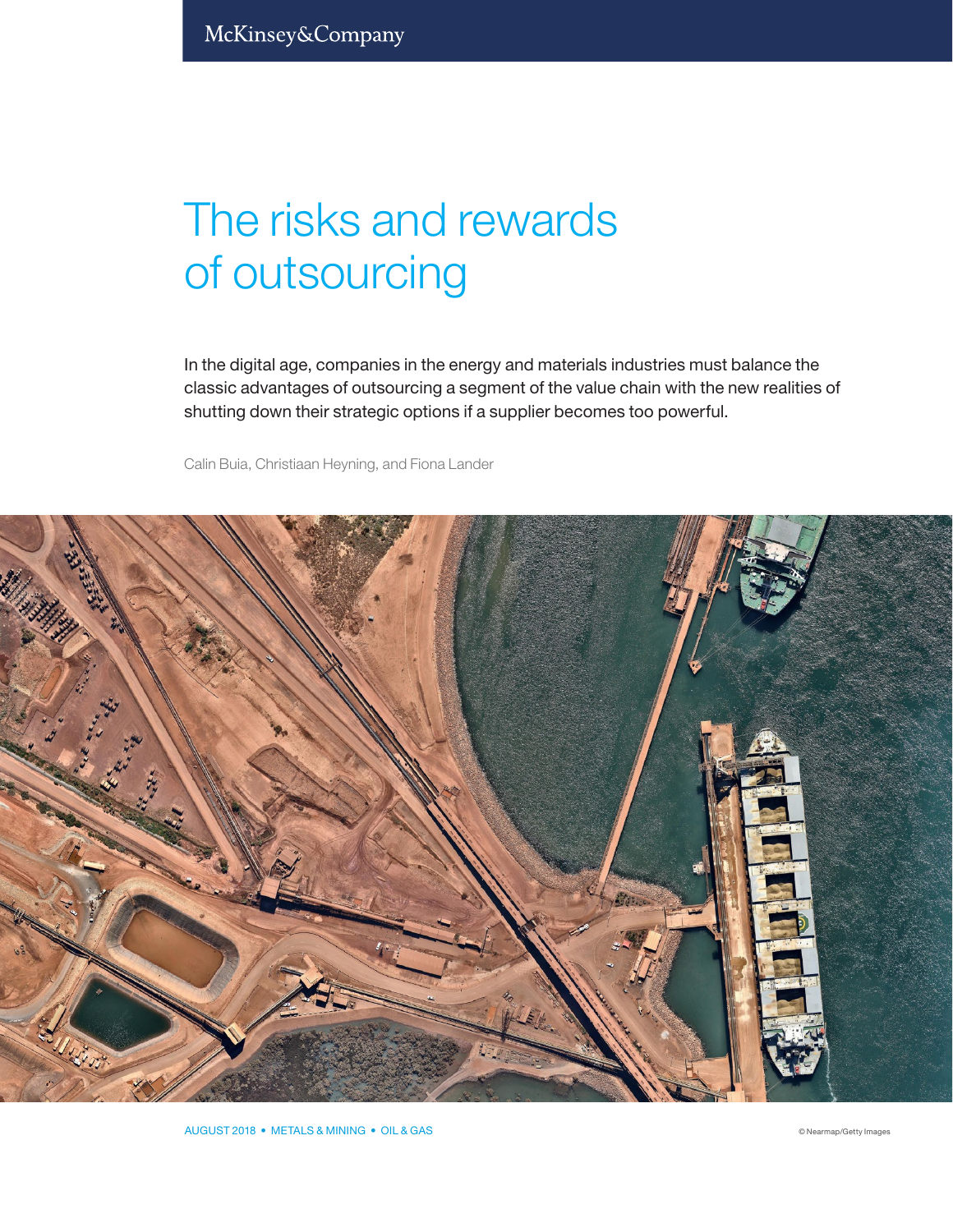Outsourcing is nothing new to big companies in the energy and materials industries. Many have relinquished control of lower-value functions, such as payroll, or even slivers of the value chain that are more central to their business. Mining companies lease trucks and rail freight, for example, and most oil companies outsource drilling.

To date, however, these same companies have seen little reason to let go of higher-value functions, such as exploration and operations, as their scale has enabled them to develop world-class capabilities in-house. But data are changing the game. In a datarich world, their capabilities could be exceeded by those of their suppliers. And while this holds the potential for greater efficiency and effectiveness, it also comes with major risks. Unless handled carefully, there is a danger that an outsourcing arrangement that delivers gains in the short term could, over time, create an unhealthy dependency, eroding competitive advantage and strategic options. No company can afford not to join the digital ecosystems forming around every industry, but each must do so without giving away the keys to the business.

## The case for and against extensive outsourcing

To understand the digital forces at work, consider a global manufacturer of turbines: it probably already has more data on their performance than even the largest customer and so could, potentially, maintain them better. It might make sense, therefore, for customers to outsource the supply and maintenance of turbines rather than buy them and maintain them in-house.

In the minerals industry, some companies already employ external technology specialists to track and improve productivity in their processing plants using the Internet of Things (IoT). Some of these specialists then aggregate the data they collect from many different companies. The result could be a burgeoning new business—a platform with vast

libraries of data and algorithms to which customers would be able to buy access. As with the turbine manufacturer, the insights that a platform operator would be able to deliver using these data could be far greater than those any single company could hope to uncover on its own. The prospect then arises of platform companies in unrelated areas, such as banking, groceries, and healthcare, moving into the energy and materials value chain. Microsoft has already launched predictive-maintenance services enabled by the IoT. And could a company such as Amazon take over logistics?

Many specialists and niche suppliers are already emerging with offers to take over processes or whole parts of a business. And their services could prove tempting, given the potential for rapid rewards. The operations of a steam boiler could be optimized in weeks by comparing its performance data against the supplier's much bigger proprietary database, for example. Procurement costs could be rapidly reduced by a specialist with automated cleansheet models that reveal with ease the real cost of a service or product and any room for price negotiations.

And it is not just big companies that stand to benefit. Smaller ones could, for example, develop a fleetmaintenance strategy as sophisticated as those of the heavyweights in their sector by outsourcing management to a global supplier that can collate data from the hundreds of thousands of sensorladen vehicles it manages in order to optimize the fleet's performance.

#### Outsourcing boundaries

The devil is in the detail, of course. For the purposes of this article, we define "outsourcing" as the provision of an ongoing service, such as vehicle maintenance or railroad operations, rather than a one-off service, such as building IT infrastructure. As in the old world, two factors will determine which ongoing services lend themselves to outsourcing: whether outcomes can be clearly defined, and the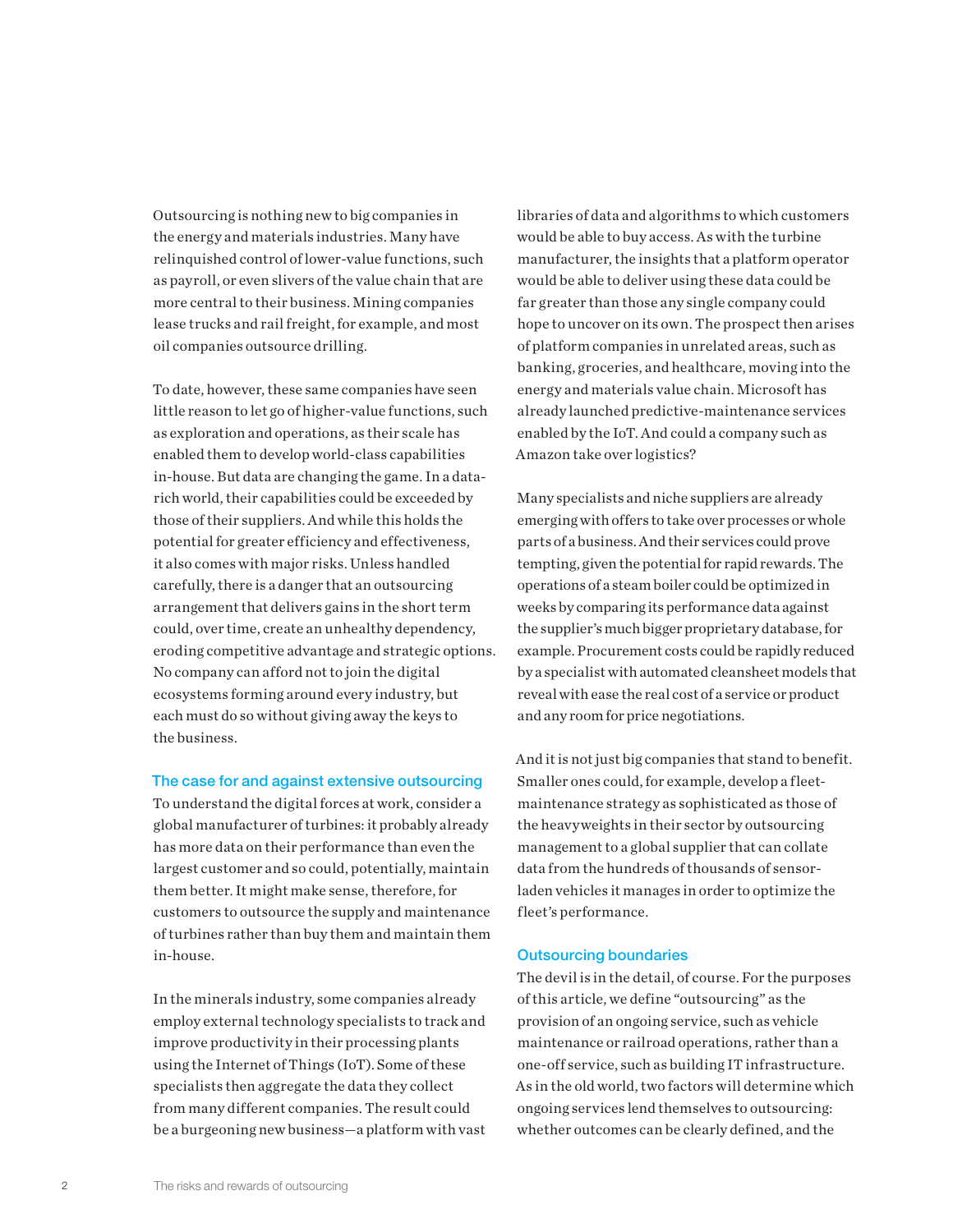supplier's edge. But in a data-rich world, there are new dimensions to both.

## **Definition**

Companies contemplating outsourcing a function need to be certain that the desired outcomes can be clearly defined in a contract and progress toward them monitored. Hence, management accounting is hard to outsource. So is work conducted with a supplier in agile teams, where the product or function constantly evolves. In an agile world, a contractor will commit time and resources but cannot generally guarantee a particular result. Indeed, sometimes the exercise will fail. Therefore, joint ventures or gain-sharing agreements might be more suitable than an outsourcing contract when working with suppliers in this way.

Bear in mind, however, that data and artificial intelligence now make it easier to draw up contracts, extending outsourcing's potential reach. For example, more accurate demand prediction through machine learning coupled with tighter control over supply chains through sensors and tracking devices make it easier to define performance in a contract to outsource materials management. And in some respects, the more a company outsources, the easier it is to specify the outcome. It is more straightforward to define an outcome for a whole service, such as railroad transport, than for a small component of that service, such as railroad-track maintenance. The level of activity required to maintain track is hard to gauge, but that becomes the railroad operator's concern once the tonnage of coal to be transported has been quantified.

# The supplier's edge

If a function lends itself to being contracted out, the next consideration is the supplier's edge: Does it have a structural advantage? A structural advantage might lie simply in a supplier's lower costs. But in a data-driven world, two other sources of advantage are particularly important. The supplier might have

data and technology that a customer would struggle to replicate: access to a large data pool on compressor performance, say, or a proprietary solution to finding dependencies between large data sets or parameters. Or it might have skills and capabilities the customer cannot match. With demand for people with big data skills outstripping supply, for example, outsourcing could be one of the few practical ways for a resources company to secure the talent required to develop algorithms for predictive maintenance.

When a supplier offers a structural advantage in lowvalue functions, the decision to outsource is not hard to make as little value is at risk. But increasingly, suppliers may hold an advantage in functions deemed more critical to the business, such as ore extraction or seismic surveys, or in an area where, hitherto, the company has held a strong competitive advantage, such as finding and developing attractive resources or operational excellence (exhibit). Here, companies need to proceed much more cautiously when outsourcing.

With time, technology will undoubtedly break up the traditional value chain in the energy and materials industries as companies are forced to conclude they enjoy a competitive advantage in far fewer functions than they do today. Eventually, they might be able to outsource entire stages of the value chain. A miner could outsource all its operations blasting, extraction, haulage, processing, freight, and marketing—to contractors with the data and accompanying expertise to drive down costs and raise productivity and safety. Such developments would force a radical reassessment of what constitutes a core business capability, and different companies would likely come to different views. One might find that discovering and developing new resources is its core strength; another might realize that marketing skills set it apart. The time has not yet come to make such seemingly existential decisions. The future impact of technology remains far too unclear. What companies should do, however,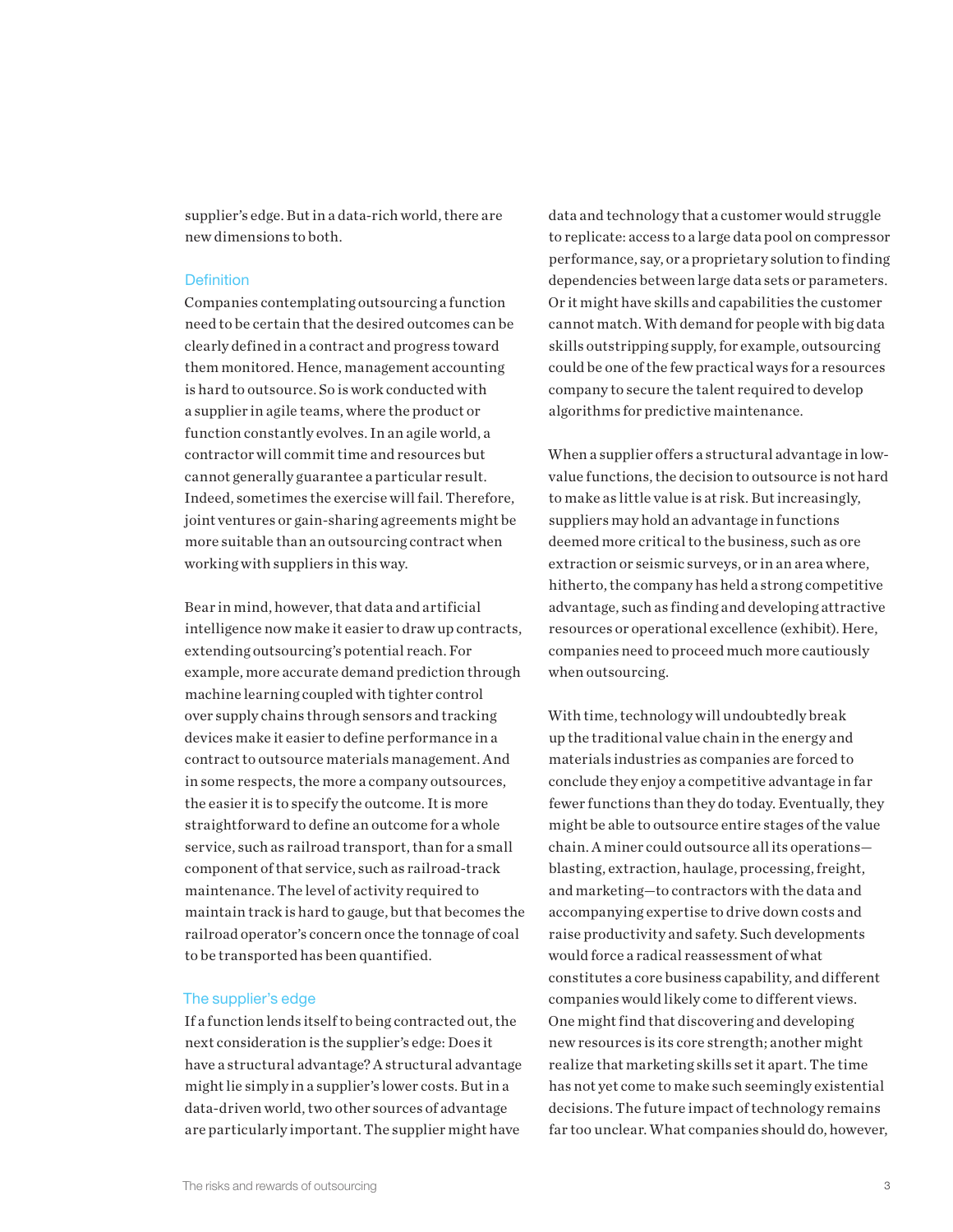

Example: energy and materials companies



McKinsey&Company

is ensure they capture the short-term gains that outsourcing can deliver in a way that does not limit their future strategic options. Following certain ground rules will help.

# The outsourcing ground rules

Examples of extensive outsourcing of high-value functions are, for now, few and far between. Yet based on the dynamics we have seen gathering strength, we suggest three ground rules companies should observe in a fast-changing world.

## Keep digital control in-house

Companies need to guard against outsourcing arrangements or partnerships that prevent them from adopting new technologies or contracting

with new vendors. Hence, they need to avoid deals that hinge on the use of proprietary or niche technology. Open technology standards will be key to maintaining future strategic options.

They also need to control data and system architecture so they can change with the times as new and unforeseen options emerge. Three years ago, for example, few businesses knew how important cloud computing would become. While support might be sought for the execution of a technology strategy, decisions about what data to keep, where to store and process them, and how applications can access and manipulate them need to be made by the company alone. In addition, any outsourcing arrangement must be structured in a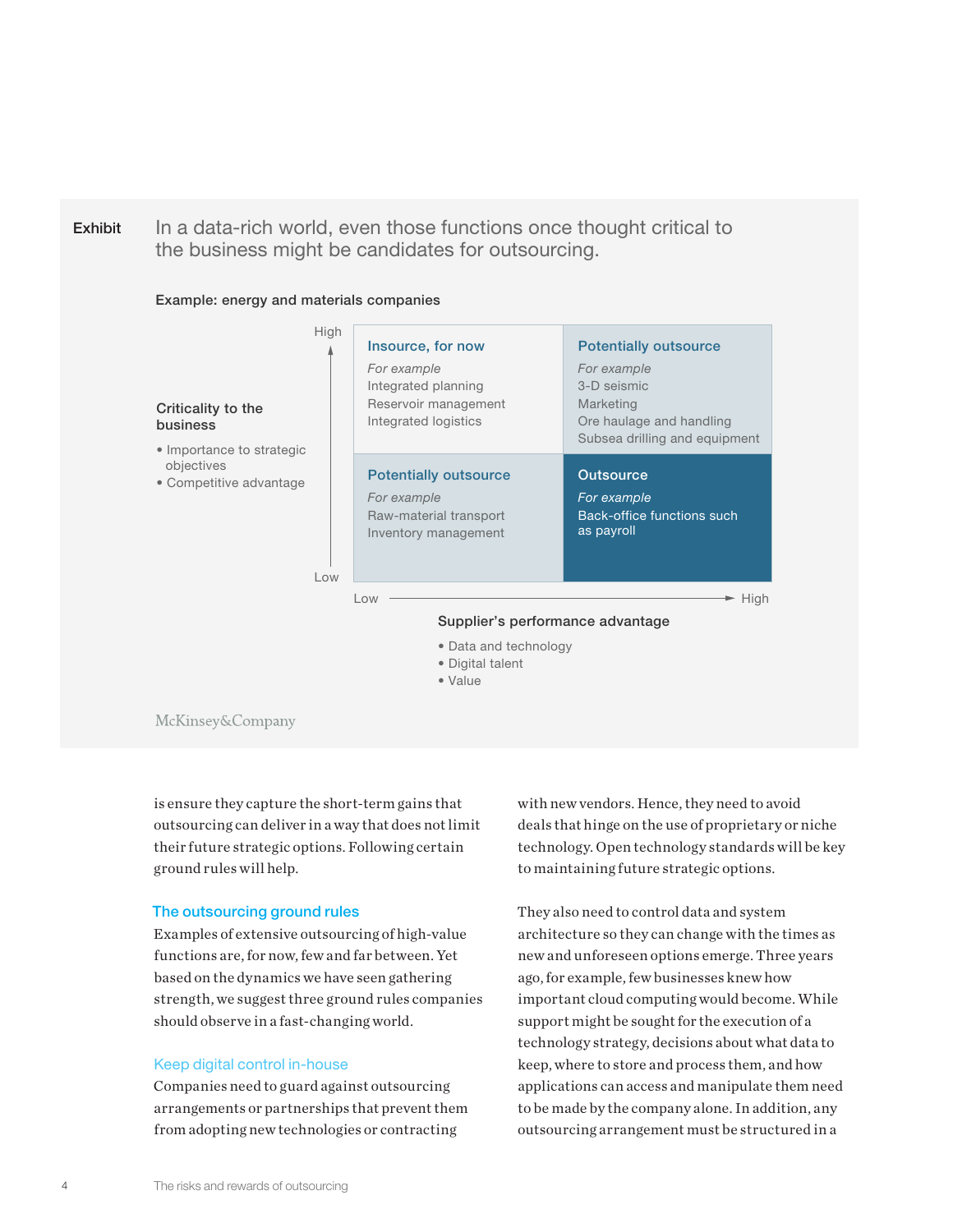way that enables the architecture to be changed with limited penalties.

Companies must also maintain control of their data and the insights derived from them. Sharing data, selectively, can be beneficial. Two companies that pool data on well failures will both be able to improve their models. But they also both need to keep ownership of their data, for three reasons. First, good data, and large volumes of them, make for better decisions, as they are used to train advancedanalytics and artificial-intelligence models. Those with the biggest and best databases will be those with the best models and predictive power, able to outcompete others. Second, giving away data increases dependency on suppliers. If, for example, the data generated from a company's machinery are owned by the machinery's manufacturer, the company will be reliant on the manufacturer to help it optimize operations and will find it harder to build its own advanced-analytics skills. Third, the data it supplies could be used to help build models that are sold to competitors.

The same goes for any insights generated by the data and the algorithms a provider might develop to optimize a customer's performance. These should be the company's property, or at least the company should retain the right of use even after the outsourcing contract ends. Otherwise it might find it has to retain the supplier as long as the algorithm is being used and might not be able to update, train, or combine algorithms.

Suppliers that offer use of their platforms in exchange for data at what seems like a bargain price should be treated with caution. The data are likely to become someone else's product.

## Keep contracts flexible

Both parties need suitable incentives for an outsourcing arrangement to succeed. The usual ones—sharing gains and rewarding outcomes rather than inputs—still apply in a digital age. But where outcomes are concerned, flexibility will be required.

Technological developments could necessitate the frequent rewriting of agreed outcomes and how they are measured. For example, a fall in supplychain costs might be the main aim at the start of a contract, but overnight delivery of spare parts could become more important once predictivemaintenance technology beds in. Likewise, advances in technology during the life of a contract might deliver additional, unanticipated cost savings that would accrue to the supplier unless specified otherwise. Companies must thus ensure they can exit a contract or change the terms without severe penalties and avoid locking into lengthy agreements even if substantial cost savings are promised. Eventually, it might be desirable to take the work back in-house or use another supplier to maintain competitive tension.

## Maximize competitive tension

The third ground rule, maintaining competitive tension, takes on even more importance in the digital era because of the winner-takes-all dynamic. The more data a supplier has, the better its insights, the more customers it attracts, the more data it gathers and so on. Soon, its scale enables it to outperform other suppliers and create a dominant position.

The risks of outsourcing to a single, dominant supplier might not be obvious initially, as digitization reduces the barriers to entry, prompting a proliferation of new players, all rushing to capture value and competing strongly. But over time, the need for scale and the benefits it delivers will bring about consolidation, reducing competitive tension. The risk of losing leverage over a supplier through a lack of credible competition is therefore significant. In addition, becoming too entrenched with a single supplier can make switching costs high, as many companies have found with enterprise-resourceplanning systems.